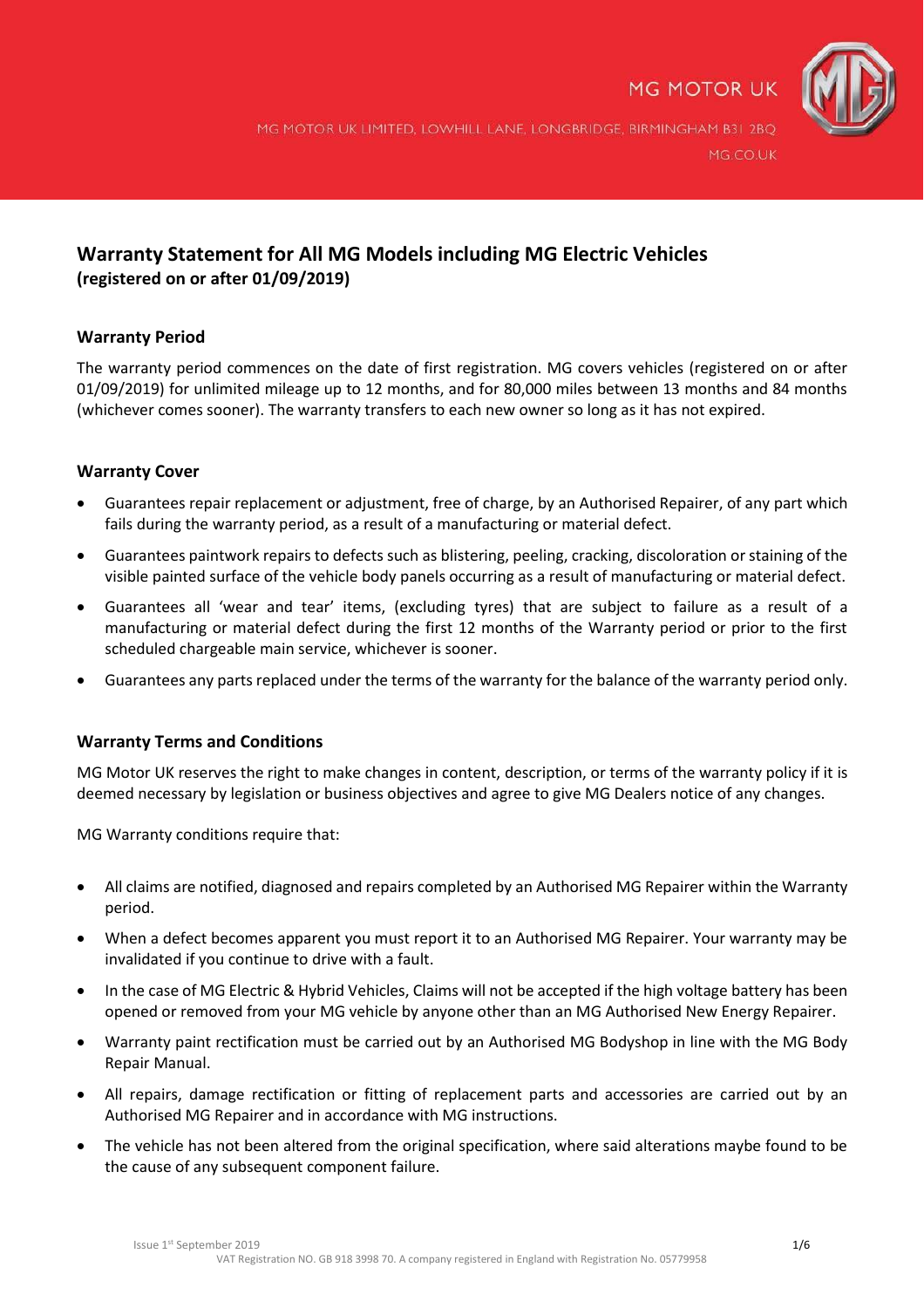

MG MOTOR UK LIMITED, LOWHILL LANE, LONGBRIDGE, BIRMINGHAM B31 2BQ MG.CO.UK

- The body panels are inspected annually throughout the warranty period by an Authorised MG Repairer (relevant paperwork completed and endorsed), and any rectification work found necessary is carried out in accordance with MG's recommendations.
- The vehicle has not suffered from neglect, improper repair, or improper use, and has been properly cleaned, maintained and serviced in accordance with MG's recommendations.
- Each main service is carried out within 1000 miles / 1609 kilometers or 28 days of the recommended mileage interval or service anniversary date as shown on the Service Interval Plan (within the service portfolio) and that the appropriate service record page is stamped and endorsed by the servicing agent. Whilst the warranty will not be invalidated if a non-authorised repairer carries out this work, Warranty faults resulting from work carried out by a non-authorised repairer may not be covered under the MG Warranty.
- Note: To qualify for the MG 4th, 5th, 6th & 7th year warranty, the vehicle must have a full and accurate service history, in line with MG Motor UK's recommended servicing plan, using genuine parts and fluids to the correct specifications.
- If a defect arises from non-compliance of Manufacturer recommended service intervals and or Manufacturer recommendations for care and maintenance, the Authorised MG Repairer reserves the right to reject any subsequent claims.
- MG approved parts are used for repairs effected under warranty, except as an emergency repair, which must be made good within 14 days using components approved by MG.
- The vehicle is not used for rallying, racing or competition purposes of any kind.
- The vehicle is not subjected to any load heavier than the maximum recommended by the manufacturer.
- The owner's protection under the terms of the MG Warranty does not affect their statutory rights in law.

## **Lithium Ion High Voltage Battery**

During a capacity check at an Authorised MG Repairer if it is determined that the lithium-ion high voltage battery has suffered a capacity drop below 70% of the original value at delivery of your new MG Electric/Hybrid Vehicles, the segment below 70% will be deemed excessive loss. Where possible the excessive loss portion will be repaired, if un-repairable the lithium-ion high voltage battery will be replaced with either a new or a remanufactured battery.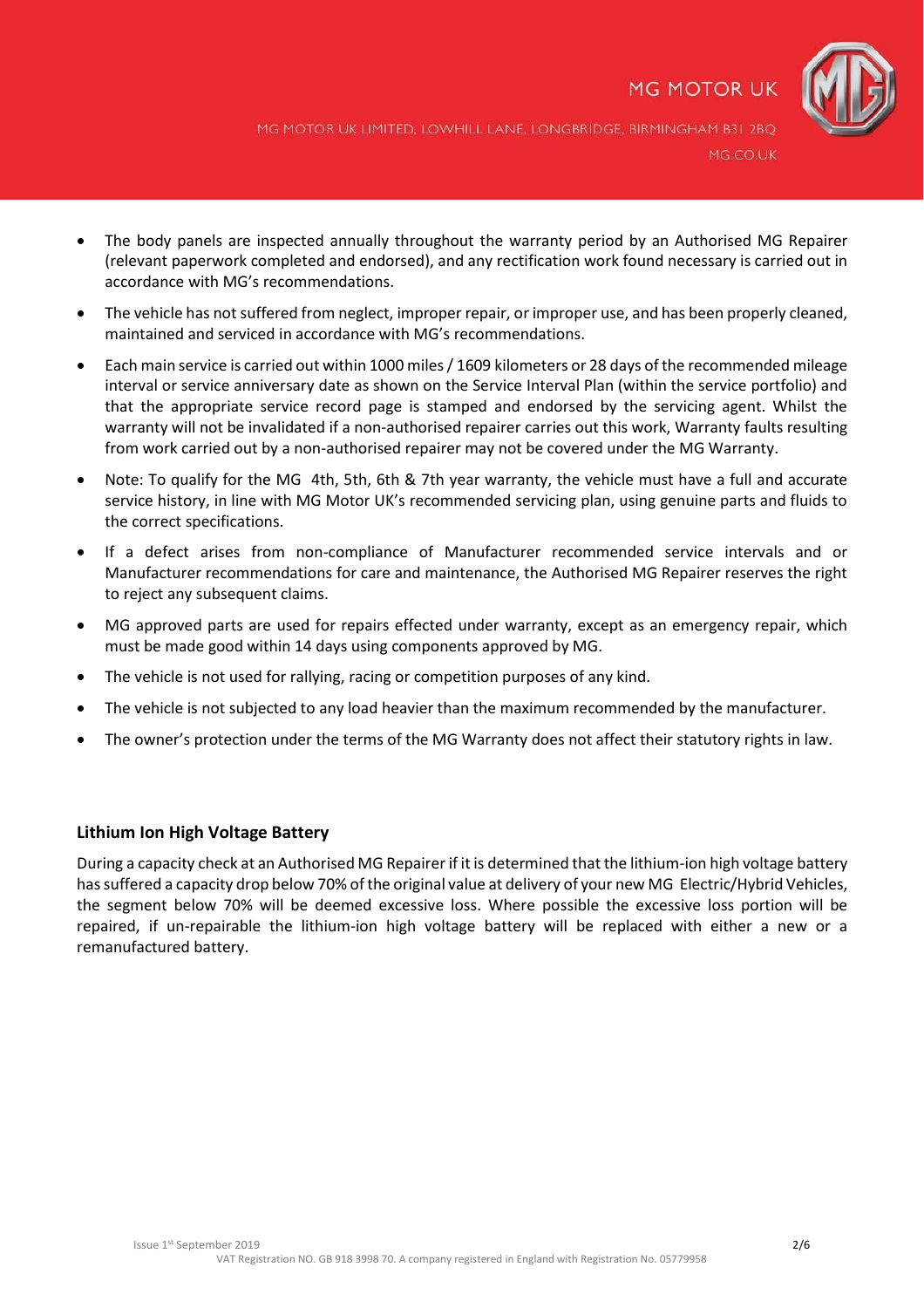

MG MOTOR UK LIMITED, LOWHILL LANE, LONGBRIDGE, BIRMINGHAM B31 2BQ MG.CO.UK

## **Warranty Exceptions**

The following items are subject to specific warranty cover: **(Note only when the failure is the result of a manufacturing or material defect)**

| <b>Description</b>                                                            | <b>Warranty Coverage</b><br>(Time)  | <b>Warranty Coverage</b><br>(Mileage) |
|-------------------------------------------------------------------------------|-------------------------------------|---------------------------------------|
|                                                                               | (Whichever occurs first)            |                                       |
| <b>CLUTCH COMPONENTS</b>                                                      | 24 months                           | 30,000 miles                          |
| <b>BRAKE DISCS</b>                                                            | 12 months                           | 15,000 miles                          |
| <b>BRAKE FRICTION LININGS</b>                                                 | 12 months                           | 15,000 miles                          |
| <b>DRIVE BELTS</b>                                                            | 36 months                           | 60,000 miles                          |
| OIL FILTER                                                                    | 1 <sup>st</sup> Scheduled Service   | 1 <sup>st</sup> Scheduled Service     |
| <b>AIR FILTER</b>                                                             | 1 <sup>st</sup> Scheduled Service   | 1 <sup>st</sup> Scheduled Service     |
| <b>POLLEN FILTER</b>                                                          | 1 <sup>st</sup> Scheduled Service   | 1 <sup>st</sup> Scheduled Service     |
| <b>FUEL FILTER</b>                                                            | 1 <sup>st</sup> Scheduled Service   | 1 <sup>st</sup> Scheduled Service     |
| <b>SPARK PLUGS</b>                                                            | 1 <sup>st</sup> Scheduled Service   | 1 <sup>st</sup> Scheduled Service     |
| AIR CON RE GAS                                                                | 6 months                            | 7,500 miles                           |
| <b>WIPER BLADES</b>                                                           | 6 months                            | 7,500 miles                           |
| <b>FUSES</b>                                                                  | 12 months                           | 15,000 miles                          |
| <b>BULBS</b>                                                                  | 12 months                           | 15,000 miles                          |
| <b>REMOTE BATTERIES</b>                                                       | $1st$ service change                | 1 <sup>st</sup> service change        |
| <b>12 V BATTERIES</b><br>(vehicles registered prior to 03/01/2017)            | 0 months                            | 0 miles                               |
| <b>12 V BATTERIES</b><br>(vehicles registered after 03/01/2017)               | 1 <sup>st</sup> Scheduled Service * | 1 <sup>st</sup> Scheduled Service *   |
| <b>WHEEL BEARINGS</b>                                                         | 36 months                           | 45,000 miles                          |
| <b>ALL BALL JOINTS</b>                                                        | 36 months                           | 45,000 miles                          |
| <b>ALL BUSHES</b>                                                             | 36 months                           | 45,000 miles                          |
| <b>TRACK ROD ENDS</b>                                                         | 36 months                           | 45,000 miles                          |
| DAMPERS, STRUTS                                                               | 36 months                           | 45,000 miles                          |
| <b>RUBBER COMPONENTS</b>                                                      | 36 months                           | 45,000 miles                          |
| <b>TYRES</b>                                                                  | 0 months                            | 0 miles                               |
| <b>COSMETIC PAINT</b><br>(INC. ALLOY WHEELS<br>on models on/after 01/09/2019) | 36 months                           |                                       |
| <b>COSMETIC TRIM</b>                                                          | 12 months                           |                                       |
| <b>GLASS CRACK</b>                                                            | 3 months                            | 1,000 miles                           |
| EXHAUST/CATALYTIC CONVERTERS                                                  | 12 months                           |                                       |
| HINGE PANEL ADJUSTMENT                                                        | 6 months                            | 7,500 miles                           |
| <b>HEADLAMP ALIGNMENT</b>                                                     | 6 months                            | 7,500 miles                           |
| PARKING BRAKE ADJUST                                                          | 1 <sup>st</sup> Scheduled Service   | 1st Scheduled Service                 |
| <b>WHEEL ALIGNMENT</b>                                                        | 3 months                            | 1,000 miles                           |
| <b>WHEEL BALANCE</b>                                                          | 3 months                            | 1,000 miles                           |
| <b>SEAT COVERS</b>                                                            | 12 months                           | 15,000 miles                          |
| INFOTAINMENT, CONVENIENCE SYSTEMS & DRIVER AIDS                               | 36 months                           | 45,000 miles                          |

lssue 1 $^{\text{st}}$  September 2019  $\hspace{1.5cm}$  3/6  $\hspace{1.5cm}$  3/6  $\hspace{1.5cm}$  3/6  $\hspace{1.5cm}$  3/6  $\hspace{1.5cm}$  3/6  $\hspace{1.5cm}$  3/6  $\hspace{1.5cm}$  3/6  $\hspace{1.5cm}$  3/6  $\hspace{1.5cm}$  3/6  $\hspace{1.5cm}$  3/6  $\hspace{1.5cm}$  3/6  $\hspace{1.5cm}$  3/

VAT Registration NO. GB 918 3998 70. A company registered in England with Registration No. 05779958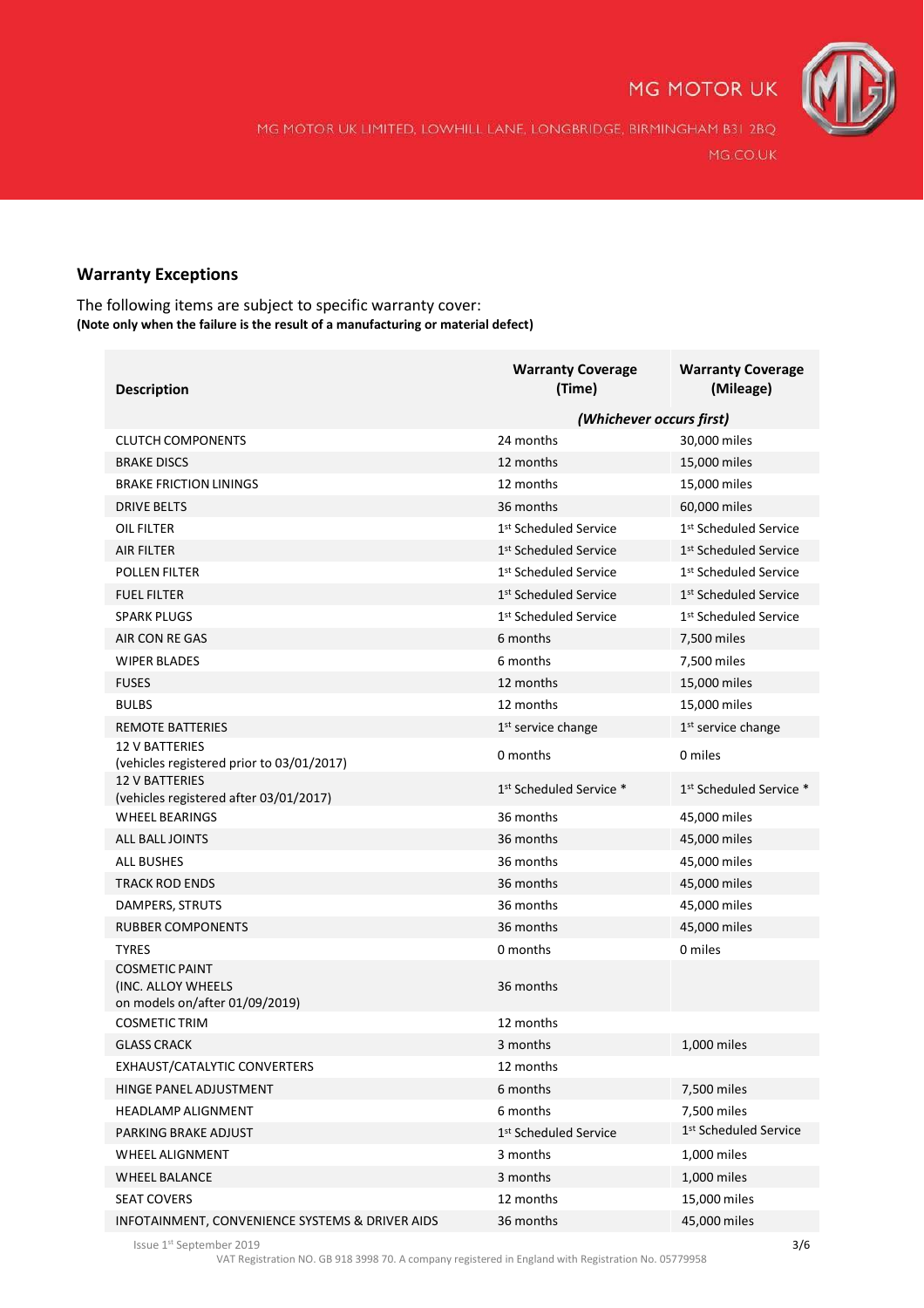

MG MOTOR UK LIMITED, LOWHILL LANE, LONGBRIDGE, BIRMINGHAM B31 2BQ MG.CO.UK

| EV/HYBRID CHARGING POINT DOOR & CABLE | 12 MONTHS                                   |              |
|---------------------------------------|---------------------------------------------|--------------|
| <b>PAINT WARRANTY</b>                 | 36 months                                   | 60,000 miles |
| <b>ANTI-PERFORATION</b>               | 84 months<br>(Subject to annual inspection) |              |

**\*1st scheduled service refers to 1st service due date or 1st service due mileage, (whichever occurs sooner). \*\*Note All 12V Battery claims are limited to a maximum £100.00 pay out**.

There are some uses, natural occurrences and aspects of ownership that are excluded and not covered by the warranty. These are described below:

- Those items which require replacement or maintenance due to damage or which have been subjected to fair wear and tear - e.g. brake pads, bulbs, wiper blades etc.
- Those items which require adjustment or replacement as part of routine servicing and maintenance during the warranty period.
- Any part of the body that has suffered accidental damage unless the damage has been repaired to MG's specification.
- Corrosion resulting from damage to the paintwork caused by stones, scratches, accidental damage, atmospheric pollution (including bird lime) or the application of corrosive materials.
- Corrosion resulting from fitting accessories that are not approved by MG, or from fitting approved accessories in a manner not in accordance with MG's fitting instructions.
- Replacement of fuel, anti-freeze, hydraulic fluids, grease, or oils, unless required in direct connection with the repair or replacement of an approved component.
- Any failure caused by lack of, or improper maintenance.
- Damage caused by, or arising from, war, strikes, vandalism, accidents, collision, fire, explosion, theft or attempted theft, adverse weather conditions or any act or omission that is willful, unlawful, or negligent.
- Depreciation or any consequential loss.
- Any exploratory dismantling charges will only be reimbursed as part of valid claims. It is the responsibility of the warranty holder to authorise and to pay the charges if it is proved that the failure is not the responsibility of MG.
- Any vehicle that has been written off by an insurer, or any repair, replacement, or alteration not authorised by MG, experimental adjustments or vehicles modified in any way from MG's specification.
- Vehicles that have exceeded the maximum permitted mileage covered by the Warranty.

## **Private Hire Vehicle**

The warranty policy for MG Petrol vehicles used for Private Hire and Taxi's is 12 months/ 20,000 miles (whichever occurs sooner).

The warranty policy for Electric & Hybrid Vehicles used for Private Hire is 3 years/60,000 miles (whichever occurs sooner). All exclusions as listed on page 3 apply, as do all terms and conditions listed within this warranty statement. This limitation includes the High Voltage Power Train Components and the Lithium Ion High Voltage Battery.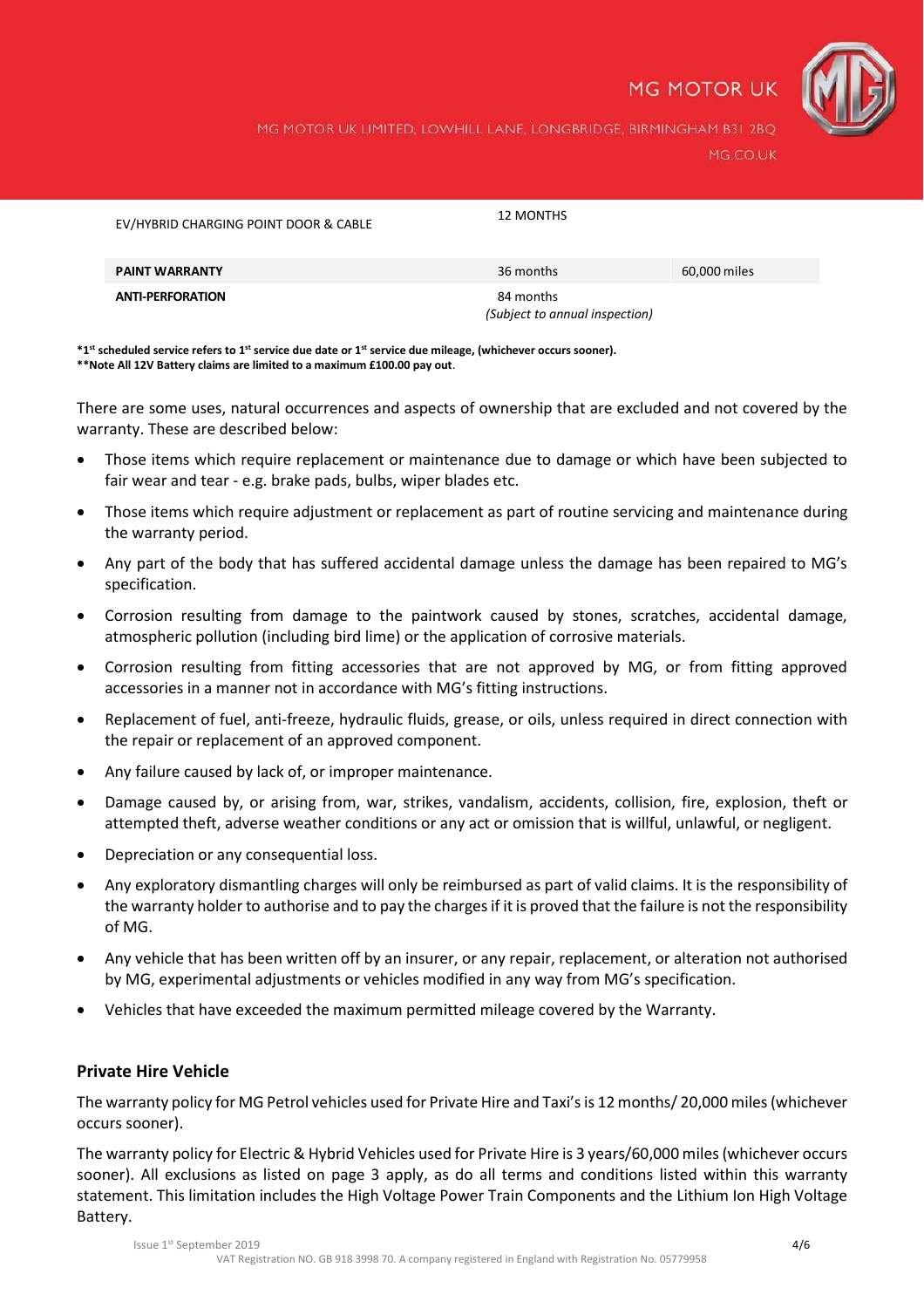

MG MOTOR UK LIMITED, LOWHILL LANE, LONGBRIDGE, BIRMINGHAM B31 2BQ MG.CO.UK

Please note, to be eligible the vehicle must be registered by an MG Dealer as a Private Hire Vehicle with MG using the Private Hire Vehicle Registration Form. Failure to do so may void your warranty.

## **Paint Warranty**

The Paint Warranty covers the MG vehicle for 3 years or 60,000 miles from the date of first registration (whichever occurs sooner).

## **Extent of Cover**

Any paint defect affecting readily visible surface areas of the MG vehicle, not including the under body, caused by a material or manufacturing defect will be repaired under the terms of warranty.

Any part of the MG vehicle repaired, or any replacement part provided under the terms of the warranty, shall be covered by this warranty for the remainder of the warranty period.

#### **Exclusions**

This Warranty does not cover;

- Paint defects not caused by defective material or workmanship at the time of manufacture.
- Damage or defects resulting from:
- The fitting of replacement parts not approved by MG Motor (UK) Ltd. or the alteration of the MG vehicle from the manufacturer's specification.
- Misuse, neglect, inadequate maintenance, or failure to have the MG vehicle serviced in accordance with the MG scheduled services.
- Accident or other external cause including, but not limited to, industrial fallout, airborne contamination, stone chipping, bird lime or impact.
- Racing, rallying or other competitive purposes.
- Paint defects resulting from corrosion to a body part which has been repaired by a party other than, or under the supervision of, an authorised MG Repairer using genuine MG parts and following the approval repair procedures.

#### **Anti-Perforation**

#### **The Warranty Period**

The Anti-Perforation Warranty cover's the vehicle against perforation due to rust-through of the body panels for 7 years.

For this cover to remain effective the vehicle must be **inspected annually by an authorised MG Repairer throughout the duration of the warranty period**. An MG Corrosion Warranty Annual Inspection Sheet must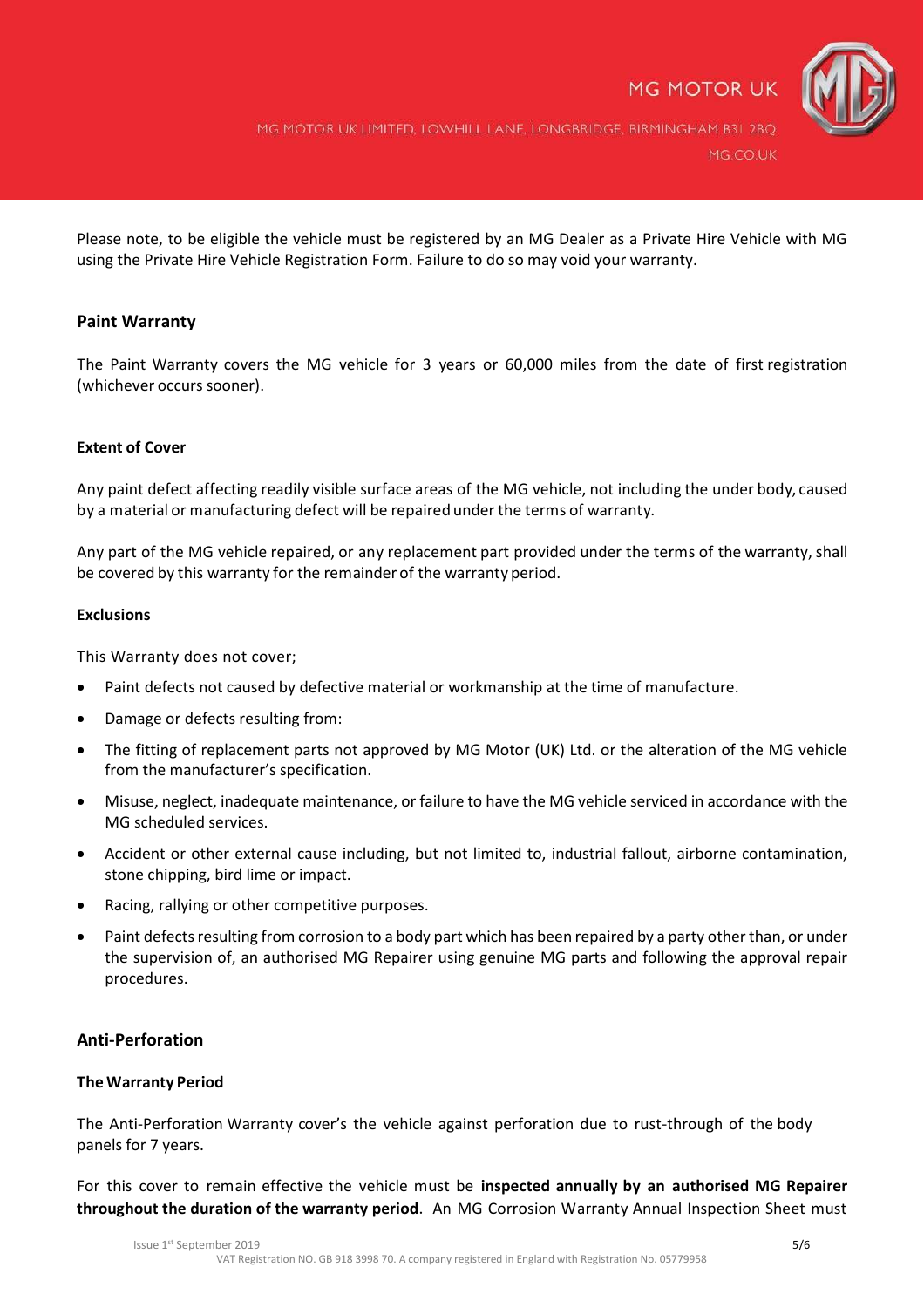

MG MOTOR UK LIMITED, LOWHILL LANE, LONGBRIDGE, BIRMINGHAM B31 2BQ MG.CO.UK

be filled out and the anti-perforation service documentation record stamped.

## **Anti-Perforation WarrantyTerms & Conditions**

- The definition of perforation is: The corrosion or rusting through of a body panel on the vehicle from the inner surface through to the outer surface resulting in a physical hole.
- Anti-Perforation Warranty only applies to the following panels; Bonnet, roof, boot lid, tailgate, front wings, rear quarter panels, doors, side sills, pillars and underbody.

#### **Exclusions**

In some instances, your MG will not be covered, these include, but are not limited to;

- Perforation due to corrosion as a result of an accident, damage, modification, abuse, industrial fallout, or carrying corrosive or damaging materials, or external influences.
- Perforation due to corrosion caused by, the use of non-genuine MG parts, or parts not approved by MG, including used parts.
- Perforation due to corrosion resulting from a lack of maintenance, as described in the owner's manual, misuse or abuse.
- An incomplete annual inspection record.

## **Parts Warranty Terms and Conditions**

- MG provides 12 months unlimited mileage warranty on MG genuine replacement parts. Only parts appearing in the MG retail price list are the responsibility of MG for Warranty purposes.
- Only genuine MG Parts may be used for repairs under warranty.

## **Liability**

MG Motor UK are not liable in the event of any consequential loss, including, bodily injury, death or damage to property arising directly or indirectly from an incident affecting a part covered by this warranty. This does not limit liability or exclude liability in the case of personal injury or death resulting from manufacturing defect or the negligence of The Manufacturer.

## **Owner Responsibility**

It is the responsibility of the owner to maintain and care for their MG Vehicle properly. Recommended maintenance and care procedures should be followed, and only products deemed safe, used for the care of your MG.